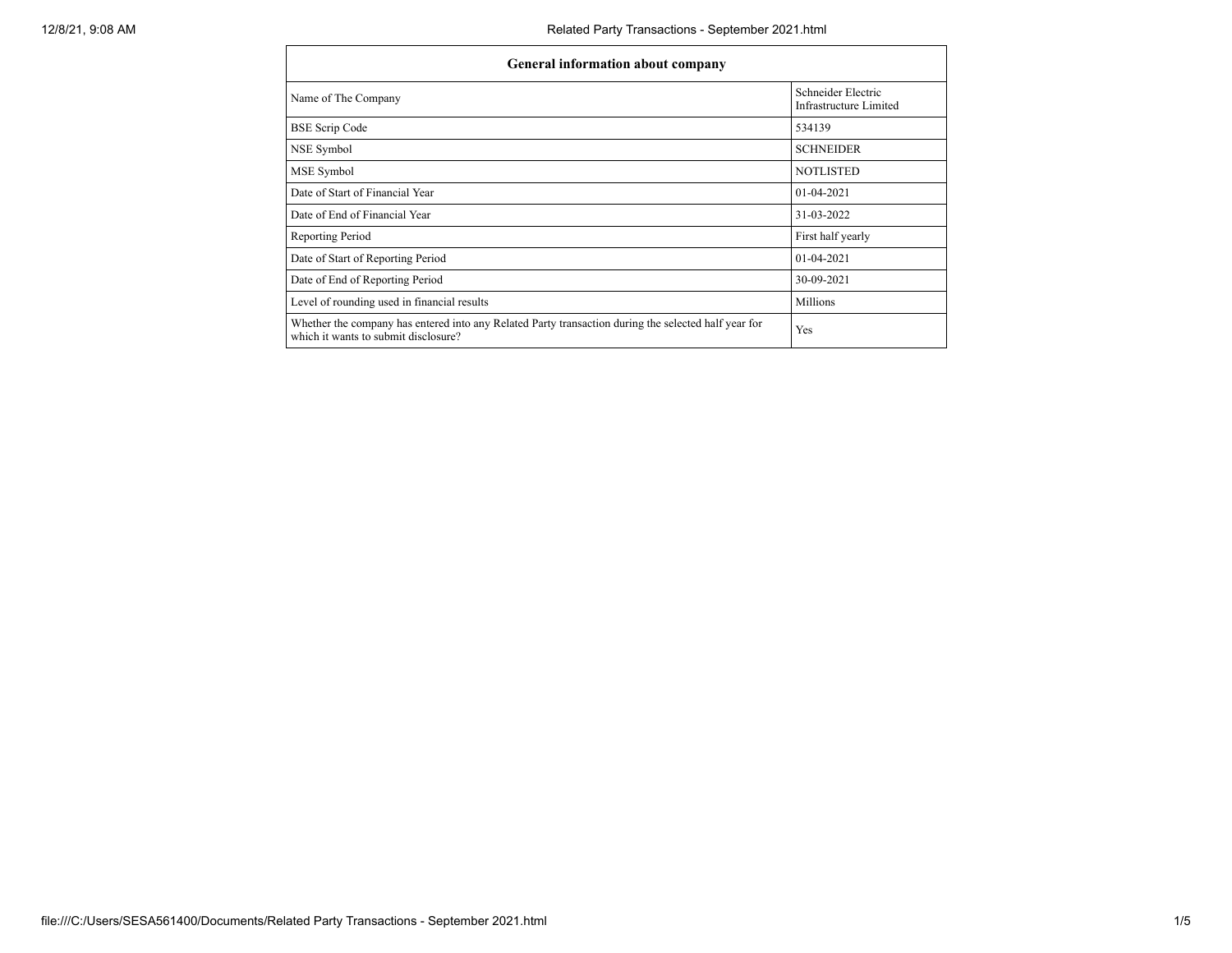|                                                          |  | <b>Sr</b>                                         | $\mathbf{1}$          | $\overline{2}$                                                                            | $\overline{3}$                | $\overline{4}$              | 5                                           | 6                                         | $\tau$                                               | $\,8\,$                                                          |                            |
|----------------------------------------------------------|--|---------------------------------------------------|-----------------------|-------------------------------------------------------------------------------------------|-------------------------------|-----------------------------|---------------------------------------------|-------------------------------------------|------------------------------------------------------|------------------------------------------------------------------|----------------------------|
| A. Details of related party                              |  | Name of the<br>related party                      | France Transfo<br>SAS | <b>Energy Grid Automation</b><br>Transformers And<br>Switchgears India Private<br>Limited | Manufacturas<br>Electricas SA | Power<br>Measurement<br>Ltd | PT.<br><b>SCHNEIDER</b><br><b>INDONESIA</b> | Schneider<br>Busway<br>(Guangzhou)<br>Ltd | Schneider<br>Electric<br>(Australia)<br>Pty. Limited | <b>SCHNEIDER</b><br><b>ELECTRIC</b><br>(KENYA)<br><b>LIMITED</b> | S(<br>$\mathbf{I}$<br>(PI) |
|                                                          |  | Categories<br>of related<br>parties               | Subsidiaries          | Parent                                                                                    | Subsidiaries                  | Subsidiaries                | Subsidiaries                                | Subsidiaries                              | Subsidiaries                                         | Subsidiaries                                                     |                            |
|                                                          |  | description<br>of<br>relationship                 | Fellow<br>Subsidiary  | Parent Subsidiary                                                                         | Fellow<br>Subsidiary          | Fellow<br>Subsidiary        | Fellow<br>Subsidiary                        | Fellow<br>Subsidiary                      | Fellow<br>Subsidiary                                 | Fellow<br>Subsidiary                                             |                            |
|                                                          |  | PAN of<br>related party                           | AADCF6523B            | AACCE6690D                                                                                | ZZZZZ9999Z                    | ZZZZZ9999Z                  | ZZZZZ9999Z                                  | ZZZZZ9999Z                                | ZZZZZ9999Z                                           | ZZZZZ9999Z                                                       | Z.                         |
|                                                          |  | CIN of<br>related party                           |                       | U65921DL2010PTC326077                                                                     |                               |                             |                                             |                                           |                                                      |                                                                  |                            |
| <b>B.</b> Details of<br>related<br>party<br>transactions |  | Purchase of<br>goods and<br>services              | 0.05576               | $\boldsymbol{0}$                                                                          | 0.663913                      | 0.45267                     | 6.152527                                    | 40.953877                                 | $\mathbf{0}$                                         | $\boldsymbol{0}$                                                 |                            |
|                                                          |  | Sale of<br>goods and<br>services                  | $\boldsymbol{0}$      | $\overline{0}$                                                                            | $\boldsymbol{0}$              | $\boldsymbol{0}$            | 15.336455                                   | $\mathbf{0}$                              | 8.966337                                             | 10.975081                                                        |                            |
|                                                          |  | Purchase of<br>fixed assets                       | $\boldsymbol{0}$      | $\boldsymbol{0}$                                                                          | $\boldsymbol{0}$              | $\boldsymbol{0}$            | $\boldsymbol{0}$                            | $\overline{0}$                            | $\mathbf{0}$                                         | $\boldsymbol{0}$                                                 |                            |
|                                                          |  | Sale of fixed<br>assets                           | $\mathbf{0}$          | $\boldsymbol{0}$                                                                          | $\boldsymbol{0}$              | $\boldsymbol{0}$            | $\boldsymbol{0}$                            | $\bf{0}$                                  | $\overline{0}$                                       | $\boldsymbol{0}$                                                 |                            |
|                                                          |  | Rendering of<br>services                          | $\boldsymbol{0}$      | $\boldsymbol{0}$                                                                          | $\boldsymbol{0}$              | $\mathbf{0}$                | 6.928512                                    | $\mathbf{0}$                              | 37.086078                                            | 0.336232                                                         |                            |
|                                                          |  | Receiving of<br>services                          | 2.655008              | $\mathbf{0}$                                                                              | $\boldsymbol{0}$              | $\mathbf{0}$                | 2.231999                                    | $\overline{0}$                            | 2.05961                                              | $\boldsymbol{0}$                                                 |                            |
|                                                          |  | Leases                                            | $\boldsymbol{0}$      | $\boldsymbol{0}$                                                                          | $\mathbf{0}$                  | $\mathbf{0}$                | $\mathbf{0}$                                | $\mathbf{0}$                              | $\mathbf{0}$                                         | $\boldsymbol{0}$                                                 |                            |
|                                                          |  | Loans and<br>advances<br>given                    | $\boldsymbol{0}$      | $\boldsymbol{0}$                                                                          | $\boldsymbol{0}$              | $\mathbf{0}$                | $\boldsymbol{0}$                            | $\mathbf{0}$                              | $\mathbf{0}$                                         | $\boldsymbol{0}$                                                 |                            |
|                                                          |  | Loans and<br>advances<br>taken                    | $\boldsymbol{0}$      | $\boldsymbol{0}$                                                                          | $\boldsymbol{0}$              | $\bf{0}$                    | $\boldsymbol{0}$                            | $\overline{0}$                            | $\mathbf{0}$                                         | $\boldsymbol{0}$                                                 |                            |
|                                                          |  | Loans and<br>advances<br>given that<br>are repaid | $\boldsymbol{0}$      | $\overline{0}$                                                                            | $\boldsymbol{0}$              | $\boldsymbol{0}$            | $\boldsymbol{0}$                            | $\boldsymbol{0}$                          | $\boldsymbol{0}$                                     | $\boldsymbol{0}$                                                 |                            |
|                                                          |  | Loans and<br>advances<br>taken that<br>are repaid | $\boldsymbol{0}$      | $\mathbf{0}$                                                                              | $\bf{0}$                      | $\mathbf{0}$                | $\boldsymbol{0}$                            | $\mathbf{0}$                              | $\bf{0}$                                             | $\boldsymbol{0}$                                                 |                            |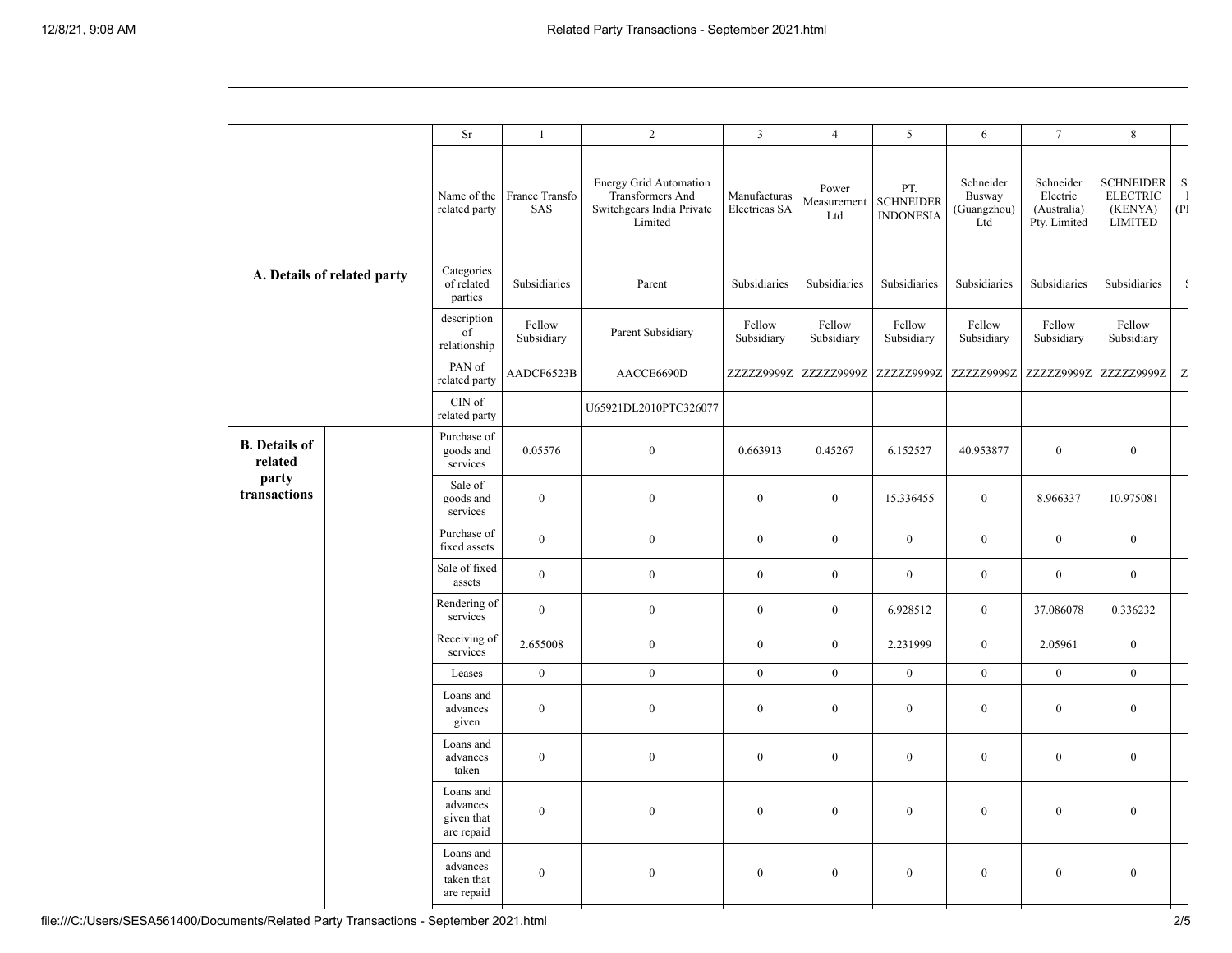## 12/8/21, 9:08 AM Related Party Transactions - September 2021.html

|              | Deposits<br>placed                                                                                                                                                                                                                                                                                      | $\boldsymbol{0}$                                                                                 | $\boldsymbol{0}$ | $\boldsymbol{0}$ | $\boldsymbol{0}$ | $\boldsymbol{0}$ | $\boldsymbol{0}$ | $\mathbf{0}$     | $\boldsymbol{0}$ |  |
|--------------|---------------------------------------------------------------------------------------------------------------------------------------------------------------------------------------------------------------------------------------------------------------------------------------------------------|--------------------------------------------------------------------------------------------------|------------------|------------------|------------------|------------------|------------------|------------------|------------------|--|
|              | Deposits<br>taken                                                                                                                                                                                                                                                                                       | $\boldsymbol{0}$                                                                                 | $\boldsymbol{0}$ | $\boldsymbol{0}$ | $\boldsymbol{0}$ | $\boldsymbol{0}$ | $\boldsymbol{0}$ | $\boldsymbol{0}$ | $\boldsymbol{0}$ |  |
|              | Transfer of<br>research $\&$<br>$\boldsymbol{0}$<br>development<br>Transfers<br>$\boldsymbol{0}$<br>under lease<br>agreement<br>Equity<br>$\boldsymbol{0}$<br>investment<br>Impairment<br>in equity<br>$\boldsymbol{0}$<br>investment<br>Expense for<br>bad or<br>$\boldsymbol{0}$<br>doubtful<br>debts |                                                                                                  | $\boldsymbol{0}$ | $\boldsymbol{0}$ | $\boldsymbol{0}$ | $\boldsymbol{0}$ | $\boldsymbol{0}$ | $\boldsymbol{0}$ | $\boldsymbol{0}$ |  |
|              |                                                                                                                                                                                                                                                                                                         |                                                                                                  | $\boldsymbol{0}$ | $\boldsymbol{0}$ | $\boldsymbol{0}$ | $\boldsymbol{0}$ | $\boldsymbol{0}$ | $\boldsymbol{0}$ | $\boldsymbol{0}$ |  |
|              |                                                                                                                                                                                                                                                                                                         |                                                                                                  | $\boldsymbol{0}$ | $\boldsymbol{0}$ | $\boldsymbol{0}$ | $\boldsymbol{0}$ | $\boldsymbol{0}$ | $\boldsymbol{0}$ | $\boldsymbol{0}$ |  |
|              |                                                                                                                                                                                                                                                                                                         |                                                                                                  | $\boldsymbol{0}$ | $\boldsymbol{0}$ | $\boldsymbol{0}$ | $\boldsymbol{0}$ | $\boldsymbol{0}$ | $\boldsymbol{0}$ | $\boldsymbol{0}$ |  |
|              |                                                                                                                                                                                                                                                                                                         |                                                                                                  | $\boldsymbol{0}$ | $\boldsymbol{0}$ | $\boldsymbol{0}$ | $\boldsymbol{0}$ | $\boldsymbol{0}$ | $\boldsymbol{0}$ | $\boldsymbol{0}$ |  |
|              | Guarantees<br>or collateral<br>given                                                                                                                                                                                                                                                                    | $\boldsymbol{0}$                                                                                 | $\boldsymbol{0}$ | $\boldsymbol{0}$ | $\boldsymbol{0}$ | $\boldsymbol{0}$ | $\boldsymbol{0}$ | $\boldsymbol{0}$ | $\boldsymbol{0}$ |  |
|              | Guarantees<br>or collateral<br>taken                                                                                                                                                                                                                                                                    | $\boldsymbol{0}$                                                                                 | $\boldsymbol{0}$ | $\boldsymbol{0}$ | $\boldsymbol{0}$ | $\boldsymbol{0}$ | $\boldsymbol{0}$ | $\boldsymbol{0}$ | $\boldsymbol{0}$ |  |
|              | Interest<br>income                                                                                                                                                                                                                                                                                      | $\boldsymbol{0}$                                                                                 | $\boldsymbol{0}$ | $\boldsymbol{0}$ | $\boldsymbol{0}$ | $\boldsymbol{0}$ | $\boldsymbol{0}$ | $\boldsymbol{0}$ | $\boldsymbol{0}$ |  |
|              | Interest paid                                                                                                                                                                                                                                                                                           | $\boldsymbol{0}$                                                                                 | 16.152633        | $\boldsymbol{0}$ | $\boldsymbol{0}$ | $\boldsymbol{0}$ | $\boldsymbol{0}$ | $\mathbf{0}$     | $\boldsymbol{0}$ |  |
|              | Dividend<br>income                                                                                                                                                                                                                                                                                      | $\boldsymbol{0}$                                                                                 | $\boldsymbol{0}$ | $\boldsymbol{0}$ | $\boldsymbol{0}$ | $\boldsymbol{0}$ | $\boldsymbol{0}$ | $\boldsymbol{0}$ | $\boldsymbol{0}$ |  |
|              | Dividend<br>paid                                                                                                                                                                                                                                                                                        | $\boldsymbol{0}$                                                                                 | $\boldsymbol{0}$ | $\boldsymbol{0}$ | $\boldsymbol{0}$ | $\boldsymbol{0}$ | $\boldsymbol{0}$ | $\boldsymbol{0}$ | $\boldsymbol{0}$ |  |
|              | Management<br>contracts<br>including for<br>deputation<br>$_{\mathrm{of}}$<br>employees                                                                                                                                                                                                                 | $\boldsymbol{0}$                                                                                 | $\boldsymbol{0}$ | $\boldsymbol{0}$ | $\boldsymbol{0}$ | $\boldsymbol{0}$ | $\boldsymbol{0}$ | $\mathbf{0}$     | $\boldsymbol{0}$ |  |
|              | Settlement<br>of liabilities<br>by entity on<br>behalf of<br>related party                                                                                                                                                                                                                              | $\boldsymbol{0}$                                                                                 | $\boldsymbol{0}$ | $\boldsymbol{0}$ | $\boldsymbol{0}$ | $\boldsymbol{0}$ | $\boldsymbol{0}$ | $\boldsymbol{0}$ | $\boldsymbol{0}$ |  |
| Remuneration | Short term<br>employee<br>benefits                                                                                                                                                                                                                                                                      | $\boldsymbol{0}$<br>$\boldsymbol{0}$<br>Post<br>$\boldsymbol{0}$<br>$\boldsymbol{0}$<br>benefits |                  | $\boldsymbol{0}$ | $\boldsymbol{0}$ | $\boldsymbol{0}$ | $\boldsymbol{0}$ | $\boldsymbol{0}$ | $\boldsymbol{0}$ |  |
|              | employment                                                                                                                                                                                                                                                                                              |                                                                                                  |                  | $\boldsymbol{0}$ | $\boldsymbol{0}$ | $\boldsymbol{0}$ | $\boldsymbol{0}$ | $\boldsymbol{0}$ | $\boldsymbol{0}$ |  |
|              | Other long-<br>term benefits                                                                                                                                                                                                                                                                            | $\boldsymbol{0}$                                                                                 | $\boldsymbol{0}$ | $\boldsymbol{0}$ | $\boldsymbol{0}$ | $\boldsymbol{0}$ | $\boldsymbol{0}$ | $\boldsymbol{0}$ | $\boldsymbol{0}$ |  |
|              | Termination<br>benefits                                                                                                                                                                                                                                                                                 | $\boldsymbol{0}$                                                                                 | $\boldsymbol{0}$ | $\boldsymbol{0}$ | $\boldsymbol{0}$ | $\boldsymbol{0}$ | $\boldsymbol{0}$ | $\boldsymbol{0}$ | $\boldsymbol{0}$ |  |
|              |                                                                                                                                                                                                                                                                                                         |                                                                                                  |                  |                  |                  |                  |                  |                  |                  |  |